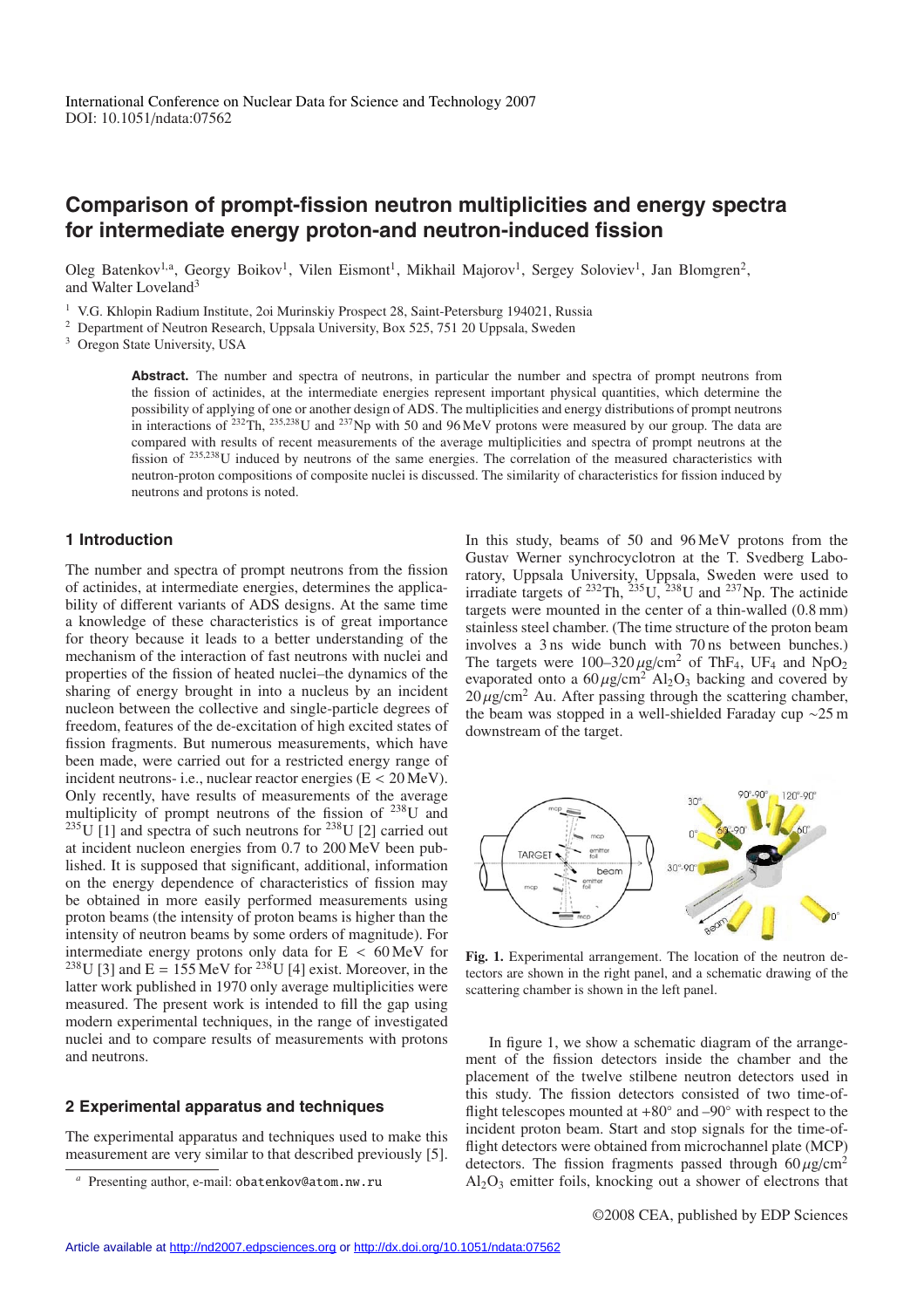are detected in the MCPs. The time resolution of each telescope was ∼80 ps with a fragment registration efficiency of 98%. For each fission event, the velocities of both fragments were measured and assuming, the mass number of the fissioning system was  $(A+1 - v_{\text{prefission}})$  where the mass number of the target nucleus is A and  $v_{\text{prefission}}$  is the average number of pre-fission neutrons, the fragment masses were calculated on an event-by-event basis.

The energy of any neutrons associated with each fission event was measured using time-of-flight methods. The stop signal for the neutron time-of-flight was taken to be the fissionfission coincidence with the start signal being from the stilbene neutron detectors. Typical time resolutions of ∼1 ns were obtained with neutron flight paths of 46–50 cm. This corresponds to an energy resolution for 2 MeV neutrons of ∼9%. Neutrons were separated from  $\gamma$ -rays using pulse shape discrimination. The n/ $\gamma$  separation was > 10<sup>4</sup> for E<sub>n</sub> > 0.5 MeV.

The efficiency of the neutron detectors for  $E_n < 9$  MeV was defined as the ratio of the measured neutron spectrum from 252Cf spontaneous fission to the known distribution. Calibration spectra using 252Cf were measured before and after each experiment by placing a small ionization chamber containing <sup>252</sup>Cf in the target position. For  $E_n > 9$  MeV, the detector efficiencies were calculated.

Neutron detectors were at angles of 0, 30, 54, 60, and 90◦ with respect to the direction of motion of the fission fragments. Detectors were also at angles of 30, 36, 50, 60, 90, 120, and 144° with respect to the proton beams. As described earlier, the neutron flight paths were 46–50 cm with detector diameters of 5–7 cm and with detector thicknesses of 2–3 cm. The time-of-flight distribution of background events was obtained for each detector from gating on a subsequent beam burst. The number of fission-neutron events collected for each energy for each target was  $\sim 10^6$ , with typical proton beam currents of 15 nA.

## **3 Data analysis and results**

For each beam-target combination, the experimental results of these measurements are a series of neutron time-of-flight spectra, measured at twelve different angles and their associated fission fragment distributions. (The data are collected on an event-by-event basis with each event including time-of-flights of the emitted neutron and the two fission fragments.)

In figure 2, we show some representative neutron timeof-flight spectra for the interaction of 96 MeV protons with 235U along with background spectra and calibration spectra taken with  $252 \text{Cf}$ . These time-of-flight spectra were converted into neutron energy spectra. In figure 3, we show some representative fission-associated neutron spectra for the reaction of 96 MeV protons with 235U at fission-neutron angles of 0 and 87◦ (beam-neutron angle of 90◦), while in figure 3 we show typical fission-associated neutron spectra at beamneutron angles of 30, 50, 90, and 120◦ (at fission-neutron angles ∼90◦). As expected, the high energy neutrons (E*<sup>n</sup>* > 15 MeV) from direct processes are strongly forwardly peaked with respect to the beam axis. Also the angular distributions of the neutrons with respect to the fragment direction of motion



**Fig. 2.** Representative time-of-flight spectra for the interaction of 96 MeV protons with 235U.



**Fig. 3.** Representative neutron energy spectra for the interaction of 96 MeV protons with 235U.

are forward-peaked with the higher energy neutrons being more isotropic.

The number of neutrons emitted per fission,  $\nu$ , for the 50 MeV proton induced fission of  $^{232}$ Th,  $^{235}$ U,  $^{238}$ U and  $^{237}$ Np is 7.35  $\pm$  0.07, 6.86  $\pm$  0.06, 7.44  $\pm$  0.07, and 7.24  $\pm$  0.06 while the same quantities for the 96 MeV proton induced fission are  $9.17 \pm 0.10$ ,  $8.57 \pm 0.08$ ,  $9.27 \pm 0.08$ , and  $8.58 \pm 0.08$ 0.1. The average neutron energy in the laboratory system for the 50 MeV proton induced fission of  $^{232}$ Th,  $^{235}$ U,  $^{238}$ U and <sup>237</sup>Np is 2.63  $\pm$  0.02, 2.77  $\pm$  0.02, 2.72  $\pm$  0.02, 2.83  $\pm$ 0.02 MeV while the same quantities for the 96 MeV proton induced reaction are  $3.09 \pm 0.04$ ,  $3.09 \pm 0.03$ ,  $3.12 \pm 0.03$ , and  $3.12 \pm 0.04$  MeV, respectively. The average neutron energies in the laboratory system are largely independent of the target nucleus and increase with the beam energy. (Typical average laboratory neutron energies in the low energy neutron induced fission of these nuclei are about 2.0 MeV.)

In figure 4, we show, for typical projectile energy-target system, the decomposition of the neutron energy spectra into three components: (a) pre-equilibrium neutrons emitted in the initial nucleon-nucleus interaction, consisting of two stages, an intranuclear cascade in which the primary particles are re-scattered several times before absorption or leaving the nucleus and a second "exciton" stage where conventional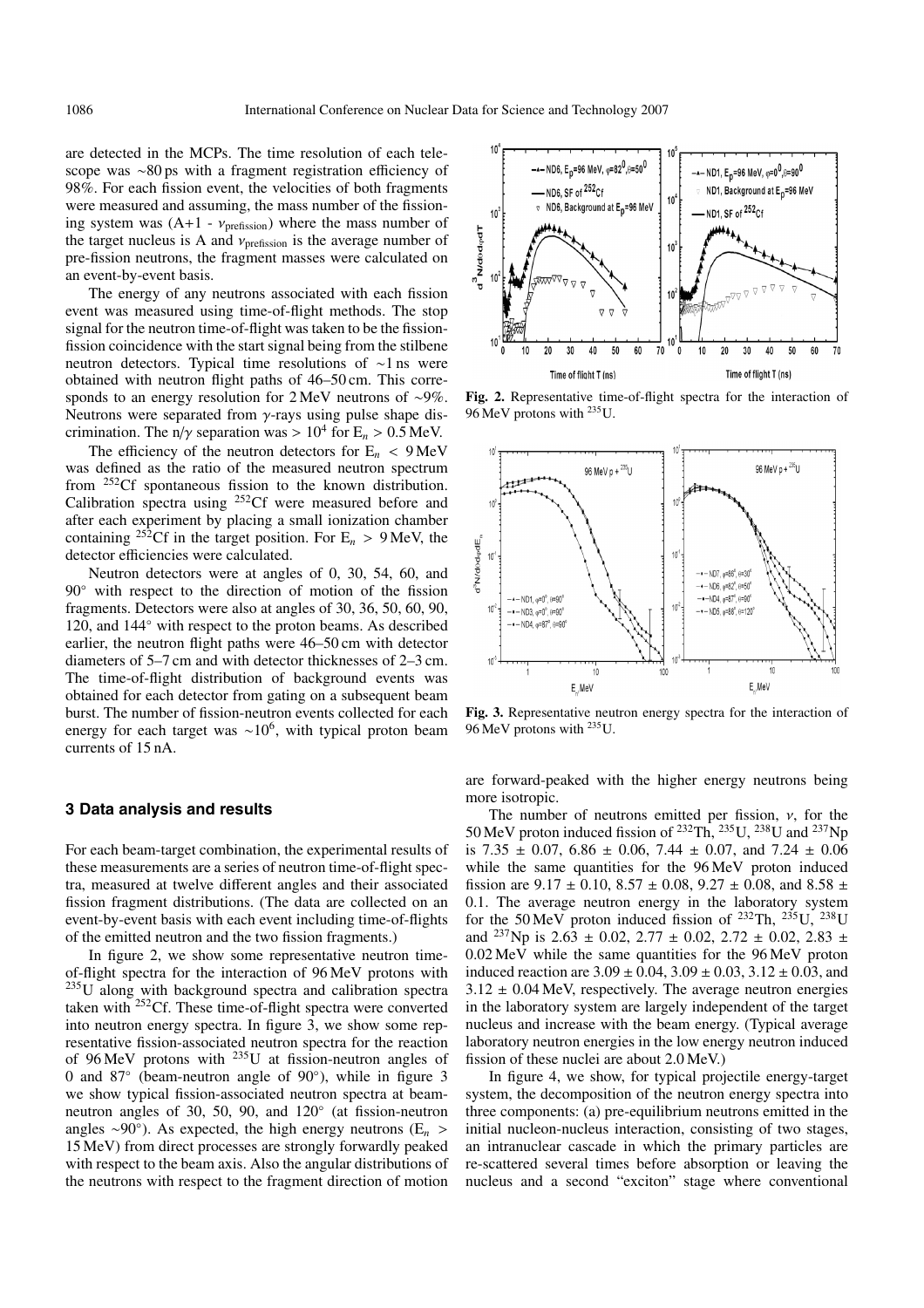

**Fig. 4.** Decomposition of the neutron energy spectra into their components. Solid lines and symbols indicate the overall spectra, the dot-dashed line the pre-equilbrium component, the short dashed line the post fission component and the long dashed line the equilibrium component.

pre-equilibrium emission takes place (dot-dashed line), (b) equilibrium neutrons emitted by the equilibrated nucleus prior to fission (long dashed line) and (c) post fission neutrons emitted by the fully accelerated fission fragments (short dashed line). As remarked earlier, the so-called scission neutrons and neutron emitted by the accelerating fragments are grouped into the "equilibrium component".

To do this decomposition, one begins by removing the preequilibrium component from each angle resolved spectrum. This is done by assuming that all neutrons above 15 MeV are due to pre-equilibrium processes and fitting the energy spectra with an equation of the form

$$
dN/dE_n = \nu_{pre-1} A \exp[-(E_n - C)/T)
$$

where A and C are normalizing constants and T is a slope parameter giving the slope of the pre-equilibrium energy distribution. The slope parameter T was found to be  $9 \text{ MeV}^{-1}$ for all systems. The values of  $v_{pre-1}$  are tabulated in table 1 along with the average energy (in the rest frame of the emitting system) of each pre-equilibrium neutron. This component does not depend on the nature of the target nucleus and only weakly depends on the beam energy. (The additional energy carried away by these pre-equilibrium neutrons only increases only about 4.5 MeV as the beam energy increases 46 MeV.) While the pre-equilibrium neutrons include the most energetic neutrons, these high energy neutrons are very few in number making their contributions to the energetics relatively small.

Once the pre-equilbrium neutrons have been removed from the spectra, the components due to the equilibrium and post-fission neutrons are resolved. In a first approximation, all neutrons emitted at 0◦ with respect to the fragment direction of motion are assumed to be due to post fission neutrons while all neutrons emitted at 90◦ are assumed to be equilibrium neutrons. The energy spectra in the rest frame of the emitting nucleus of these two components are fitted using the equations

$$
dN/dE_n = \nu_{post} B E_n^{\ b} exp[-E_n/T_{post}]
$$

**Table 1.** The average energy (in the rest frame of the emitting system) and number of neutrons emitted in pre-equilibrium processes, by the fully accelerated fission fragments and prior to fission.

| Target      | $E_p = 50 \text{ MeV}$ |                                                | $E_p = 96 \text{ MeV}$ |                                                |
|-------------|------------------------|------------------------------------------------|------------------------|------------------------------------------------|
|             |                        | $v_{\text{pre}-1}$ $\langle E_n \rangle$ (MeV) |                        | $v_{\text{pre}-1}$ $\langle E_n \rangle$ (MeV) |
| $232$ Th    | $0.5 \pm 0.3$          | $8.8 \pm 1.0$                                  | $1.1 \pm 0.3$          | $9.1 \pm 1.0$                                  |
| $235$ [J    | $0.5 \pm 0.3$          | $8.8 \pm 1.0$                                  | $1.1 \pm 0.3$          | $9.1 \pm 1.0$                                  |
| $^{238}$ U  | $0.5 \pm 0.3$          | $8.8 \pm 1.0$                                  | $1.1 \pm 0.3$          | $9.1 \pm 1.0$                                  |
| $^{237}$ Np | $0.5 \pm 0.3$          | $8.8 \pm 1.0$                                  | $1.0 \pm 0.3$          | $9.1 \pm 1.0$                                  |
| Target      | $E_p = 50 \text{ MeV}$ |                                                | $E_p = 96 \text{ MeV}$ |                                                |
| $232$ Th    | $4.4 \pm 0.3$          | $1.65 \pm 0.03$                                | $4.9 \pm 0.3$          | $1.76 \pm 1.0$                                 |
| $^{235}$ U  | $4.9 \pm 0.3$          | $1.74 \pm 0.03$                                | $5.0 \pm 0.3$          | $1.76 \pm 1.0$                                 |
| $^{238}$ U  | $4.4 \pm 0.3$          | $1.65 \pm 0.03$                                | $5.1 \pm 0.3$          | $1.76 \pm 1.0$                                 |
| $^{237}$ Np | $4.8 \pm 0.3$          | $1.76 \pm 0.03$                                | $4.9 \pm 0.3$          | $1.76 \pm 1.0$                                 |
| Target      | $E_p = 50 \text{ MeV}$ |                                                | $E_p = 96 \text{ MeV}$ |                                                |
|             | $v_{eq}$               | $\langle E_n \rangle$ (MeV)                    | $v_{\text{eq}}$        | $\langle E_n \rangle$ (MeV)                    |
| $232$ Th    | $2.4 \pm 0.3$          | $2.30 \pm 0.03$                                | $3.4 \pm 0.3$          | $2.60 \pm 1.0$                                 |
| $235$ U     | $1.5 \pm 0.3$          | $2.50 \pm 0.03$                                | $2.7 \pm 0.3$          | $2.70 \pm 1.0$                                 |
| $238$ U     | $2.6 \pm 0.3$          | $2.40 \pm 0.03$                                | $2.9 \pm 0.3$          | $2.70 \pm 1.0$                                 |
| $^{237}$ Np | $1.9 \pm 0.3$          | $2.40 \pm 0.03$                                | $3.0 \pm 0.3$          | $2.90 \pm 1.0$                                 |



Fig. 5. Prompt fission-neutron average multiplicity for <sup>235</sup>U and <sup>238</sup>U as a function of incident nucleon energy, the approximating functions – for neutrons (solid line -  $^{238}$ U, dashed line -  $^{235}$ U) [1], points – for protons (solid square connected by a solid line - for  $^{238}$ U including data for  $E = 155$  MeV from [4], solid circles connected by a dashed line – for  $^{235}$ U).

# $dN/dE_n = v_{eq} D E_n^d exp[-E_n/T_{cn}]$

where the constants B, D, b, d, T*post* and T*cn* are determined in the fitting process. Following the determination of these constants, they are used with the above equations to fit, in an iterative manner, the angle-resolved energy spectra to give the values of  $v_{\text{post}}$ , the post scission neutron multiplicity per fission event and  $v_{eq}$ , the multiplicity of equilibrium neutrons emitted per fission event. The values of these quantities are tabulated in table 1.

### **4 Discussion**

In figure 5 our data on the average multiplicity of neutrons,  $\langle v_p \rangle$  produced in the fission of <sup>235</sup>U and <sup>238</sup>U are compared with fitting functions for these values obtained in [1] (for the same energy region of fission-neutrons).

It is seen that the energy dependence of the average multiplicity for the (p,f) and (n,f) reactions looks similar.